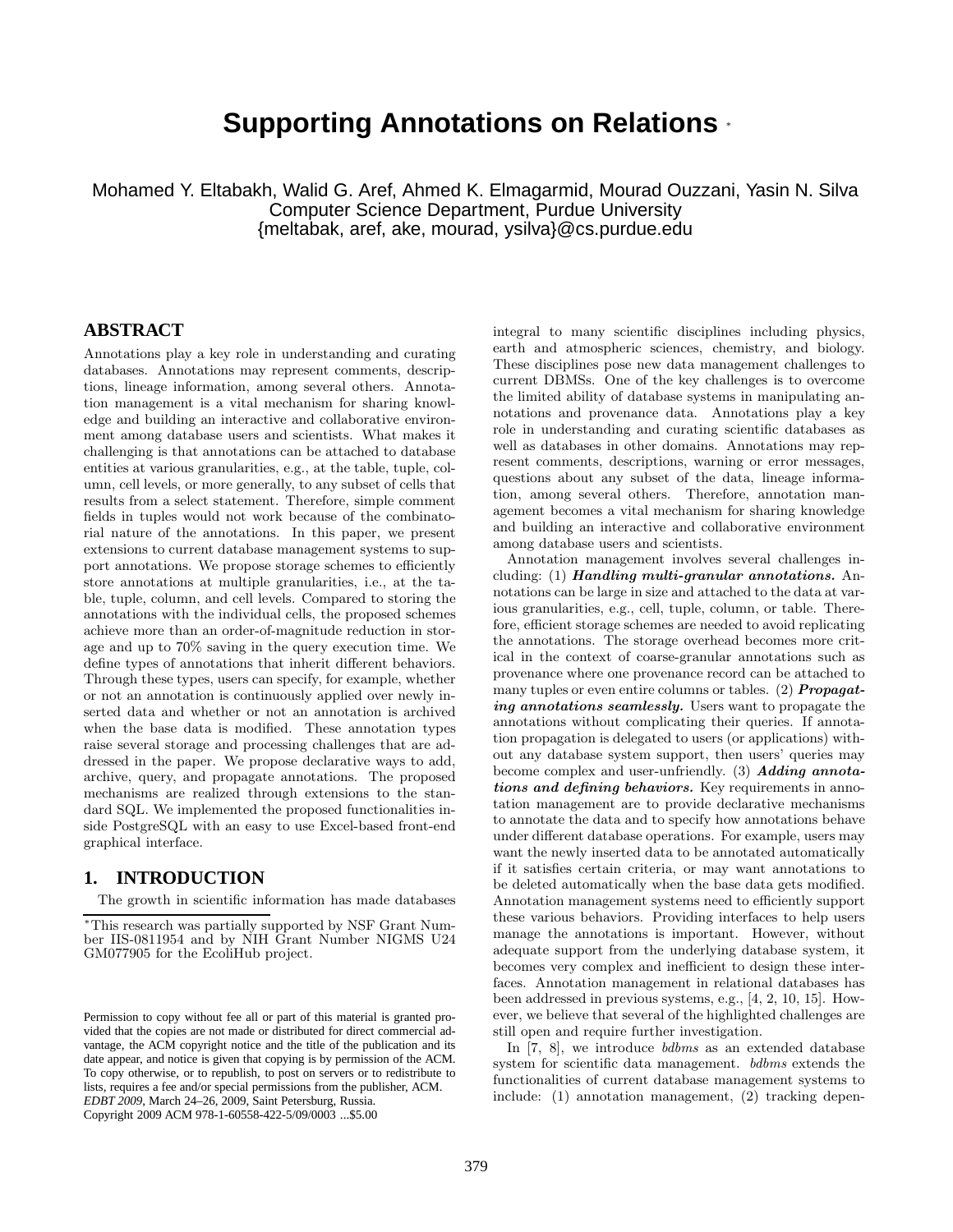dencies that involve external modules among data items, (3) authorizing database operations based on the content of the data in addition to the identity of the user, and (4) supporting novel and non-traditional access methods. [7] presents the overall system and the challenges involved in each of the proposed components. In this paper, we focus on the annotation management component. We provide compact representations of annotations that significantly reduce the storage overhead and I/O cost of queries. We define three types of annotations: snapshot, view, and join annotations that inherit different behaviors. In contrast to snapshot annotations that apply to a data instance, *view annotations* automatically annotate newly inserted data if they satisfy certain conditions, whereas join annotations are attached to data across relations. These annotation types raise several storage and query processing challenges that are addressed in the paper. Since most scientists prefer to use graphical interfaces over using direct SQL commands, we provide an easy to use and intuitive GUI using Excel sheets that facilitate performing the proposed functionalities [8].

The contributions of this paper are summarized as follows:

- 1. We propose declarative mechanisms to support adding, storing, archiving, and querying snapshot, view, and join annotations. We propose query processing techniques and optimizations to efficiently support these annotation types.
- 2. We propose the Mapped-Space storage scheme that allows efficient and compact representation of multigranular annotations. The Mapped-Space scheme achieves more than an order of magnitude saving in storage over the straightforward scheme where annotations are replicated and stored with each individual cell. The Mapped-Space scheme reduces query execution times by up to 70%.
- 3. We define new constructs such as ON UPDATE PROPAGATE and ON AGGREGATION PROPA-GATE that allow users to control how annotations behave under different database operations. All the proposed constructs and functionalities are realized inside PostgreSQL. The experimental results are drawn from this realization. Although not part of this paper, the system has an Excel-based front-end graphical user interface [8].

The rest of the paper proceeds as follows. Section 2 overviews the related work. Section 3 introduces the Mapped-Space storage scheme. Sections 4, 5, and 6 present mechanisms for adding, archiving, querying and propagating annotations, respectively. The performance analysis is presented in Section 7. Section 8 contains concluding remarks.

## **2. RELATED WORK**

Annotation management has been the focus of recent research as a key requirement in supporting scientific databases as well as many other database applications [4, 11, 13, 14]. Commercial databases such as Oracle and DB2 have added new features and functionalities inside the database engine to support life science applications [1, 12] such as accessing data stored in heterogeneous data sources, integrating varieties of data types, and embedding/integrating



Figure 1: Example of annotations



Figure 2: Annotation tables

data mining techniques inside the database engine. However, managing annotations has not been addressed yet by these systems.

Annotation management in the context of relational databases has been addressed in previous works, e.g., [2, 5, 6, 10, 15]. The two main systems are DBNotes [2, 6, 3], and MONDRIAN [9, 10]. DBNotes proposes an extension to  $SQL,$  termed  $pSQL,$  that extends the querying capabilities by adding a PROPAGATE clause to the SELECT statement that allows users to specify how to propagate the annotations along with the query answers. DBNotes proposes several propagation schemes that allow propagating the annotations on equivalent values resulted from operations such as union and equi-joins. MONDRIAN [9, 10] proposes an algebra, termed color algebra, that extends annotating single values to annotating multiple related values with the same annotation. Both systems allow users to add conditions to restrict the propagated annotations and to query the data based on the annotation values. The storage mechanisms in DBNotes and MONDRIAN are straightforward where annotations on Table R are stored in a separate table RA that references tuples' unique identifiers and column names in R.

DBNotes and MONDRIAN systems put notable effort on querying and propagating the annotations. The key distinctions between the proposed system and the previous systems are, as highlighted in Section 1, addressing storage optimization techniques, processing and managing different types of annotations, and proposing mechanisms for adding and archiving annotations.

## **3. STORAGE OF ANNOTATIONS**

The size of annotations can be very large and may even exceed the size of the base data in the database. As a result, the retrieval and propagation of annotations at query time may involve overhead higher than that for retrieving the base data itself. Optimizing the storage of annotations is not straightforward since annotations are attached to the data at various granularities such as one cell, entire row or column, entire table, or an arbitrary set of cells.

In this section, we propose a storage scheme, called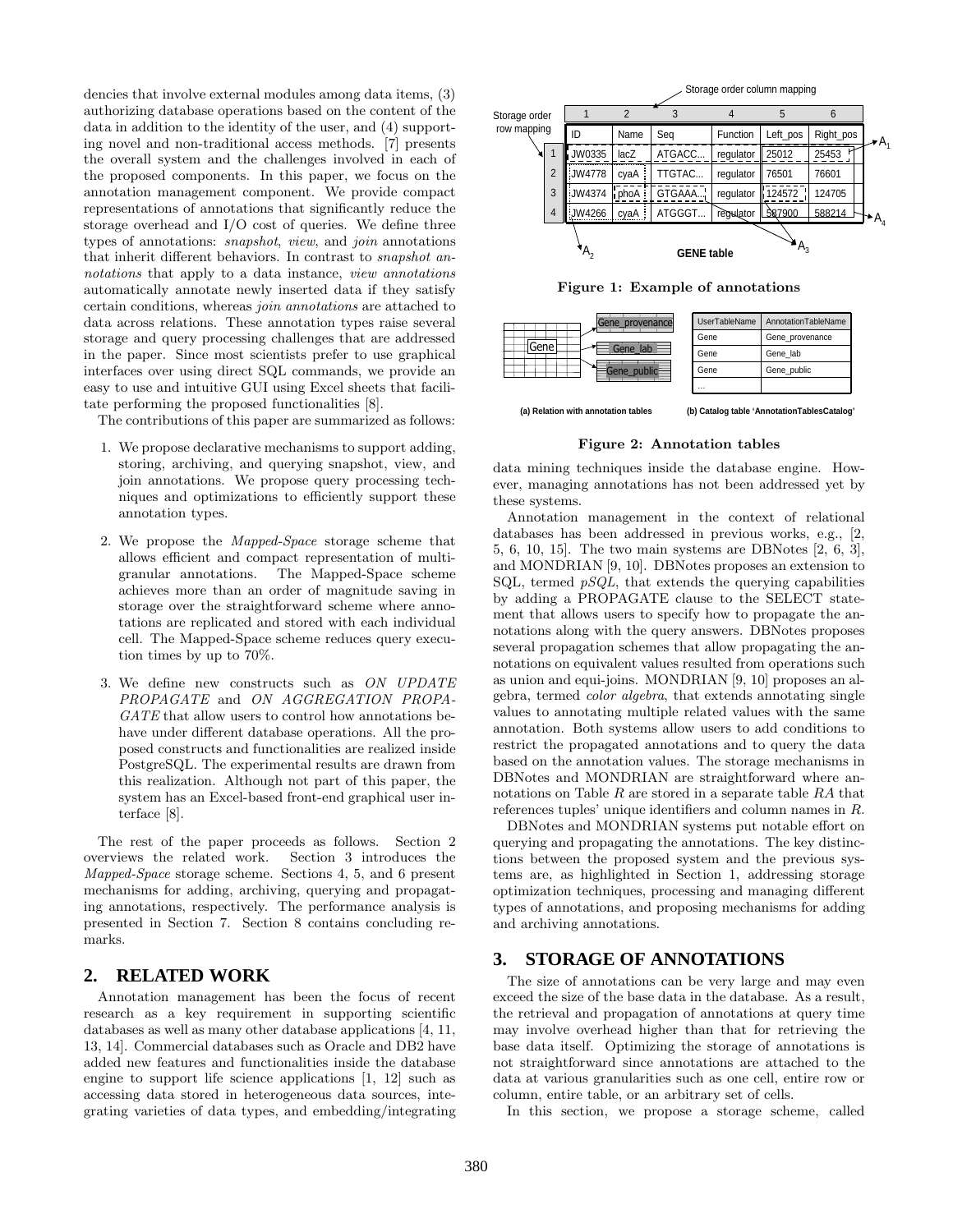CREATE ANNOTATION TABLE <ann\_table\_name> ON <user\_table\_name>

| Annotation | Curator      | Timestamp | Annotation     | Annotation     | Archived | OnUpdate      | OnAggregation | ViewAnnotation |
|------------|--------------|-----------|----------------|----------------|----------|---------------|---------------|----------------|
| Id         |              |           | Value          | CoveredCells   | Flag     | PropagateFlag | PropagateFlag | Flag           |
| 10         | <b>Admin</b> |           | A <sub>1</sub> | ((1,1),(1,6))  | F        |               |               |                |
| 20         | Admin        |           | A <sub>2</sub> | ((1,2), (2,4)) |          |               |               |                |
| 30         | User         |           | A3             | ((2,3), (3,3)) |          |               |               |                |
| 30         | User         |           | A3             | ((5,3), (5,3)) |          |               |               |                |
| 40         | User         |           | A4             | ((5,1), (6,4)) | F        |               |               |                |

Figure 3: Extended SQL command CREATE

#### **Example of Gene\_public annotation table**

#### Figure 4: Structure of annotation tables

Mapped-Space scheme, that is based on mapping the columns and rows in a given table into an ordered domain, e.g., integer values. A table in the Mapped-Space scheme is viewed as a two-dimensional space where columns represent the X-axis and rows represent the Y-axis as illustrated in Figure 1. A cell in column  $C$  and row  $R$  is mapped to point (ColumnMapping $(C)$ , RowMapping $(R)$ ) in the twodimensional space, where  $ColumnMapping()$  and  $RowMap$  $pinq()$  are the column and row mapping functions, respectively. For example, the cell with value 'lacZ' is mapped to point (2,1) according to the mapping illustrated in Figure 1.

The Mapped-Space scheme gives us the opportunity to store multi-granular annotations efficiently where annotations on a set of cells are represented as rectangles covering the two-dimensional points corresponding to the annotated cells. The advantage of this scheme is that one rectangle may cover a single cell, entire row or column, or any set of consecutive cells without the need to replicate the annotation with every annotated cell. A single annotation is represented by one or more maximum-bounding rectangle(s) covering the target cells to be annotated. For example, annotations  $A_1$  and  $A_2$  in Figure 1 are each represented by a single rectangle while annotation  $A_3$  is represented by two rectangles.

The Mapped-Space scheme avoids replicating the annotations whenever possible. However, the gain in storage compression and query performance depends on the quality of the mapping from the logical rows and columns to an ordered domain in the two-dimensional space. At the creation time of each table, there is no prior knowledge on which mapping is more efficient and hence we start with an initial mapping termed the storage order mapping. The Storage Order mapping is then improved by collecting statistics on how annotations are attached to rows and columns.

### **3.1 Annotation Tables**

At the conceptual level, annotations are separate tables called annotation tables that have a pre-defined structure (See Figure 4). Each user relation may have one or more annotation tables attached to it. For example, in Figure 2, Relation Gene has three annotation tables Gene lab, Gene *public*, and *Gene provenance* attached to it.

Annotation tables act as place holders that database developers create to organize and categorize the annotations over the database. For example, *Gene\_lab* may store the annotations from lab members, *Gene public* may store annotations from the public, while *Gene* provenance may store the provenance of Gene's data. Annotation tables also hide the complexity of the underlying storage scheme because in most cases end-users will only need to reference the names of the annotation tables for adding and querying the annotations as will be explained.

To create an annotation table for a given user relation, the CREATE ANNOTATION TABLE command (Figure 3) is used. The structure of an annotation table is illustrated in Figure 4. Each annotation has a unique identifier AnnotationId that is attached to all rectangles representing this annotation, the curator who added the annotation, the timestamp, and the rectangle that represents the covering area of the annotation. The flags ArchivedFlag, OnUpdatePropagateFlag, OnAggregationPropagateFlag, and ViewAnnotationFlag, specify the behavior of the annotation under different operations as will be described in Sections 4 and 5. The catalog table AnnotationTablesCatalog (Figure 2(b)) is used to track the annotation tables defined in the system and on which user relations.

### **3.2 Storage\_Order Mapping**

The *Storage Order* mapping is used as the default mapping when a table is created. In Storage Order mapping, columns are mapped to sequential numbers based on the physical order of columns inside the table, i.e., the order of columns in the CREATE TABLE statement. Rows are mapped to sequential numbers based on their insertion order, i.e., a unique tuple identifier that is incremented with each insertion. The rows' mapping is stored in an additional column, called Tuple OID, which is automatically added to each table at the creation time. An example of the Storage Order mapping is illustrated in Figure 1 and the corresponding annotation table is presented in Figure 4.

Storage Order mapping is simple and easy to implement. However, other mappings may be more efficient. For example, if the Name and Function columns in table Gene always get annotated together, then mapping these two columns into adjacent values in the mapping domain will result in a more compact representation of annotations, and hence less storage overhead and less I/O cost at query time. This is because every annotation on these two columns can be represented by one rectangle instead of two. The following section discusses an improvement over the Storage Order mapping.

## **3.3 Correlated\_Columns Mapping**

In order to improve the columns' mapping, we maintain statistics on how frequently columns are annotated together. Columns that are frequently annotated together should be mapped into adjacent ids in the mapping domain, if possible, independent of their physical order in the table.

A straightforward approach to track the distribution of annotations over columns is to store all possible combinations among columns, i.e., individual columns, pairs of columns, triplets of columns, etc. When a new annotation is added on a set of columns, we increment the counter of this columns' combination by one. These statistics are then used to determine which columns are highly correlated and hence it would be better to make them adjacent to each other in the mapping domain. The drawback of this approach is that it does not scale well because the storage is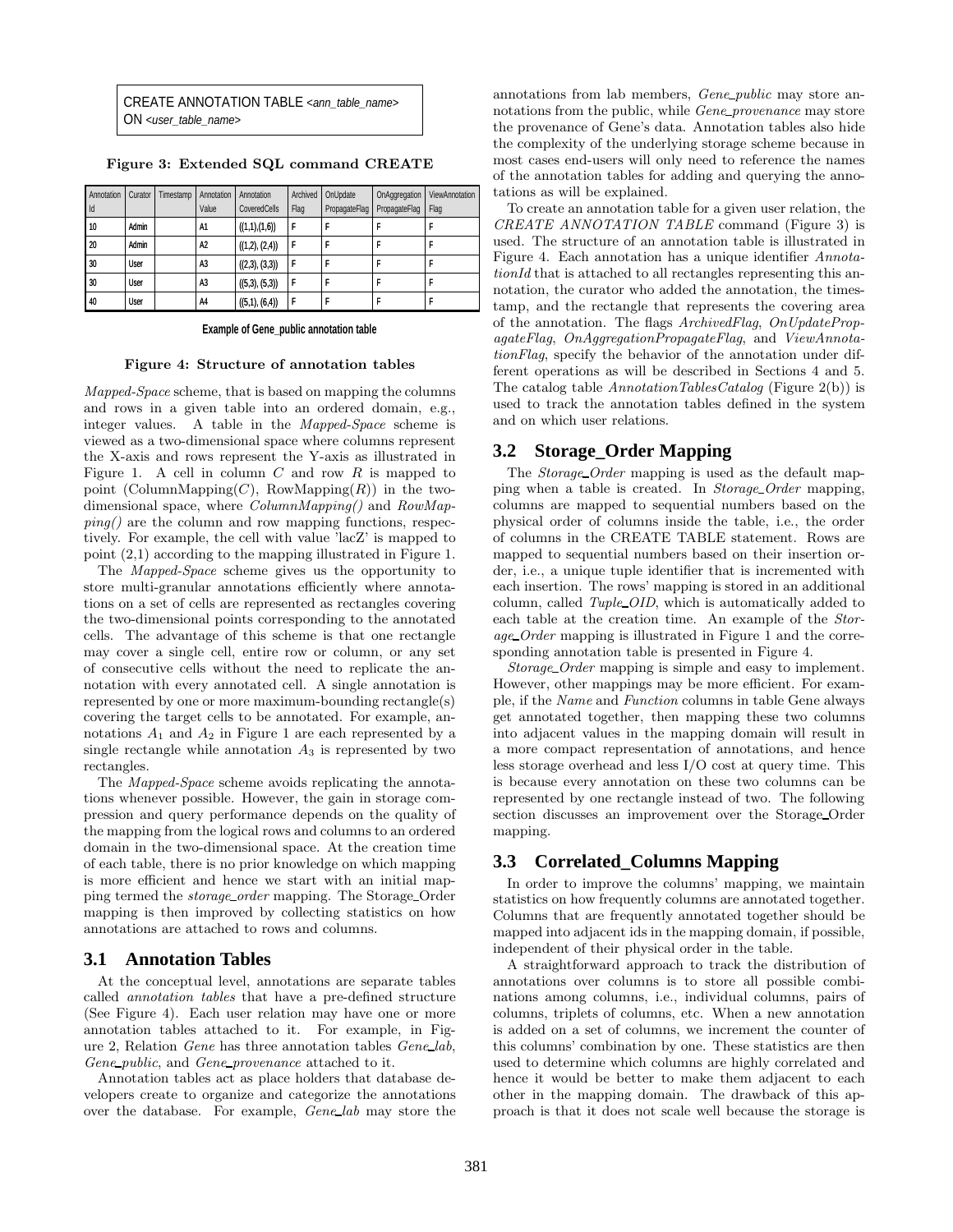| <b>Columns_Mapping Algorithm</b>                                                                                                             |
|----------------------------------------------------------------------------------------------------------------------------------------------|
| Inputs:                                                                                                                                      |
| - Matrix T_AnnColCorrelation                                                                                                                 |
| Outputs:                                                                                                                                     |
| - Suggested mapping for columns in T                                                                                                         |
| Steps:                                                                                                                                       |
| - For each column in T                                                                                                                       |
| - Create a node that has left and right neighbor pointers set to NULL<br>$\mathfrak{p}$                                                      |
| - crnt max correlation = Max INT<br>3                                                                                                        |
| - Loop<br>4                                                                                                                                  |
| $\mathbf{a}$ - Get columns (C <sub>m</sub> and C <sub>n</sub> ) corresponding to the highest correlation less than crnt_max_correlation<br>5 |
| - IF (each of $C_m$ and $C_n$ has at least one empty neighbor pointer) THEN<br>6                                                             |
| - Link $C_m$ and $C_n$<br>$\overline{7}$                                                                                                     |
| ∣ - Else<br>8                                                                                                                                |
| $-Cm$ and $Cn$ cannot be mapped to adjacent numbers<br>9                                                                                     |
| $\mathsf{I}$ - End IF<br>10                                                                                                                  |
| - crnt_max_correlation = T_AnnColCorrelation[C <sub>m</sub> ][C <sub>n</sub> ]<br>11                                                         |
| - Until all nodes are linked<br>12                                                                                                           |
| /* Assign the mapping lds */                                                                                                                 |
| - Assign the last linked node a mapping $id = 1$<br>13                                                                                       |
| - Loop<br>14                                                                                                                                 |
| - Follow the backward link to the previous node N<br>15                                                                                      |
| - Assign the next mapping id to node N<br>16                                                                                                 |
| - Until the end of the list is reached<br>17                                                                                                 |

Figure 5: Algorithm of Correlated Columns mapping

|                                                            | Id | Name | Seq | Function | Left_pos | Right_pos |
|------------------------------------------------------------|----|------|-----|----------|----------|-----------|
| Id                                                         |    | 80   | 50  | 20       | 10       | $\Omega$  |
| Name                                                       |    |      | 65  | 250      | n        | $\Omega$  |
| Seq                                                        |    |      |     | 100      | 30       | 10        |
| Function                                                   |    |      |     |          | 5        | 230       |
| Left_pos                                                   |    |      |     |          |          | 380       |
| Right_pos                                                  |    |      |     |          |          |           |
| Correlation matrix for Gene table (Gene AnnColCorrelation) |    |      |     |          |          |           |



#### Figure 6: Example of Correlated Columns mapping

exponential in the number of columns in each table.

In order to collect the annotation correlation statistics more efficiently, we maintain for each table T a matrix named  $T_{Ann}ColCorrelation$  (See Figure 6), where each dimension of the matrix represents the columns of T. AnnColCorrelation matrices are symmetric and hence only the upper triangle is maintained. With the insertion of each new annotation over certain columns, say T.x, T.y, and T.z, we increment the correlation of each pair of the annotated columns, e.g., increment T AnnColCorrelation[x][y], T AnnColCorrelation[x][z], and T AnnColCorrelation[y][z]. As more annotations get inserted, columns that are frequently annotated together will have higher correlation than those of the other columns.

Given an instance of  $T_{Ann}ColCorrelation$ , the best mapping for T's columns is derived using the algorithm presented in Figure 5. The algorithm iterates over the matrix values (Lines 4-12) and in each iteration it finds the pair of columns with the next highest correlation, e.g.,  $(C_m, C_n)$ . It creates a link between  $C_m$  and  $C_n$ , if possible, which means that  $C_m$  and  $C_n$  will be adjacent in the mapping domain (Lines 6-7). The algorithm terminates when all columns are linked together.

In Figure 6, we illustrate an example on how the Correlated Columns mapping algorithm works. The labels on the edges specify the order of connecting the nodes together. Initially, each column has no neighbors. The highest correlated pair of columns is (Left pos, Right pos) and hence a link is added between the corresponding nodes. The next highest correlated pairs are (Name, Function) followed by (Function, Right pos) and hence the links labeled by 2 and 3 are added between these pairs, respectively. The next highest correlated pair is (Seq, Function), however no link can be established between these two nodes because the Function node already has two neighbors. Therefore, this pair is skipped. The algorithm continues processing the pairs with the next highest correlation until all the nodes are linked. The final suggested mapping order is labeled with dotted circles in Figure 6.

Given the columns' mapping currently in place, say  $CM_1$ , and a new mapping suggested by the Correlated Columns mapping algorithm, say  $CM<sub>2</sub>$ , the system needs to decide whether or not to replace  $CM_1$  by  $CM_2$ . The decision is a tradeoff between the cost of re-constructing all the annotations according to the new mapping, and the gain of reducing the storage overhead and I/O cost of queries. For this purpose, we define the Columns Mapping Quality (CMQ) metric to measure the relative quality between two mappings  $CM_1$  and  $CM_2$  and change the mapping only if the relative quality of  $CM<sub>1</sub>$  is below a certain threshold.

$$
CMQ(CM_1/CM_2) = 100 *
$$
  
\n
$$
\sum T_{AnnColCorrelation[C_k][C_l], \text{Yadjacent pairs } (C_k, C_l) \text{ in } CM_1
$$
  
\n
$$
\sum T_{AnnColCorrelation[C_m][C_n], \text{Yadjacent pairs } (C_m, C_n) \text{ in } CM_2
$$

CMQ measures the relative quality of mapping  $CM<sub>1</sub>$  to  $CM<sub>2</sub>$  as the sum of the correlation of the adjacent columns in  $CM<sub>1</sub>$  over the sum of the correlation of the adjacent columns in  $CM_2$ . The less the  $CMQ(CM_1/CM_2)$  percent, the less the quality of  $CM_1$  compared to  $CM_2$ .

As an example, assume  $CM<sub>1</sub>$  is the Storage Order mapping of columns in table Gene (Figure 1) and  $CM<sub>2</sub>$  is the mapping in Figure 6, then:

$$
CMQ(CM_1/CM_2) = 100 * \frac{80 + 65 + 100 + 5 + 380}{50 + 80 + 250 + 230 + 380} = 64\%
$$

If  $CMQ(CM_1/CM_2)$  is less than a pre-defined threshold  $CMQ_MIN$ , then  $CM<sub>1</sub>$  is considered poor and replaced by  $CM<sub>2</sub>$ .

It is important to point out that when the mapping changes, the physical structure of the table does not change. Only the mapping ids assigned to the columns get modified. Those mapping ids are stored in a catalog table named ColumnsMappings(TableName, ColumnName, ColumnMappingId).

### **3.4 New Mapping: Re-construct Annotation Tables**

We maintain counters in the database to track the number of added annotations to each table. With the addition of every  $m$  annotations to table  $T$ , the Correlated-Columns algorithm is triggered to check whether or not the current columns mappings of  $T$  need to be replaced. If the system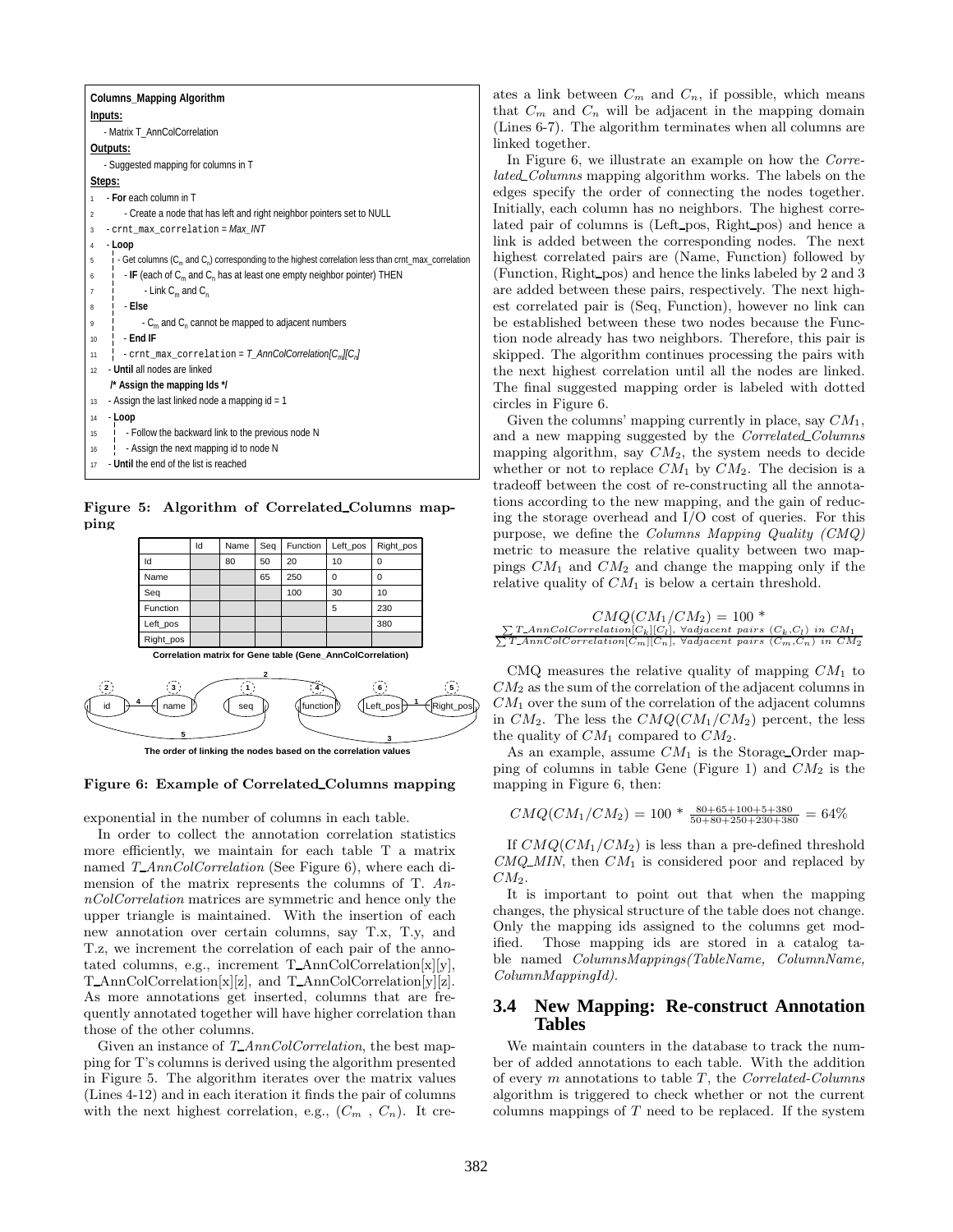ADD ANNOTATION [ AS VIEW ] TO <annotation\_table\_names> VALUE <annotation\_body> [ON AGGREGATION PROPAGATE] [ON UPDATE PROPAGATE] ON <select\_statement> ;

#### Figure 7: ADD ANNOTATION command

|         | Identify_and_Map_Target_Cells Procedure                                                                                       |  |
|---------|-------------------------------------------------------------------------------------------------------------------------------|--|
| Inputs: |                                                                                                                               |  |
|         | - select statement                                                                                                            |  |
|         | Outputs:                                                                                                                      |  |
|         | - set of rectangles representing the target cells                                                                             |  |
| Steps:  |                                                                                                                               |  |
| $1 -$   | Extract the user relation from the select statement $\rightarrow \mathbb{R}$                                                  |  |
| $2 -$   | Extract the columns of R from the projection list $\rightarrow$ Set P = {c <sub>1</sub> , c <sub>2</sub> , c <sub>3</sub> , } |  |
| 3-      | Query the catalog table ColumnsMappings to map P and return a sorted set of                                                   |  |
|         | mapping $\text{lds} \rightarrow \text{Set A}$                                                                                 |  |
| 4       | ColumLevelAnnotationFlag $\epsilon$ set to true if select_statement has no WHERE clause                                       |  |
| 5-      | Set $B = \{\}$                                                                                                                |  |
| 6-      | IF (ColumLevelAnnotationFlag = False) THEN                                                                                    |  |
|         | /* specific rows are selected */                                                                                              |  |
| $7-$    | Execute the select_statement and identify the returned set of tuples                                                          |  |
|         | ordered by the Tuple $OID \rightarrow Set$ B                                                                                  |  |
| 8-      | <b>END IF</b>                                                                                                                 |  |
| д.      | Call Construct_Maximum_Bounding_Rectangles (A, B, ColumLevelAnnotationFlag)                                                   |  |
|         | that returns the set of rectangles covering the target cells                                                                  |  |

#### Figure 8: Identifying the target cells

decides to replace the current mapping  $CM_1$  by a new mapping  $CM_2$  for table T, then the annotation tables attached to  $T$  need to be scanned to re-construct the annotations. As a first step, we read once the catalog table ColumnsMapping to get the  $CM_1$  mapping values. Then, for each annotation table  $AT$  attached to  $T$ , we retrieve the annotations ordered by the AnnotationId column such that multiple entries of the same annotation are grouped together. For each group (multiple rectangles of a single annotation), we map the current columns' mapping to the new mapping and form a new set of rectangles. Notice that the rows' mapping remains the same.

During the construction, the annotation table  $AT$  is READ locked, therefore it will be available for queries but not for insertion of new annotations. The newly formed rectangles are inserted into a temporary table  $AT\_temp$ . After all annotation tables are processed, the catalog table  $ColumnsMapping$  is updated to reflect the  $CM_2$  mapping and the annotation tables, e.g., AT, are dropped and the temporary ones, e.g.,  $AT\_\text{temp}$ , are renamed to become the current annotation tables.

## **4. ADDING ANNOTATIONS AT MULTIPLE GRANULARITIES**

Adding annotations involves two main aspects, (1) specifying the target cells to be annotated, and (2) specifying the behavior of the annotation under various operations. We propose the *ADD ANNOTATION* command (Figure 7)



#### Figure 9: Constructing the rectangular representation

to annotate the data inside the database. The annotation table names parameter in the TO clause specifies the annotation tables(s) in which the annotation will be stored. The *annotation\_body* parameter in the VALUE clause specifies the annotation value. The select statement parameter is a simple SELECT-FROM-WHERE SQL query that does not contain aggregations or nested sub-queries in the FROM clause. The *select\_statement* query specifies the target cells to be annotated. The annotation will be attached to the cells corresponding to the query answer.

The optional clauses in the ADD ANNOTATION command specify the behavior of the annotation. The AS VIEW clause specifies that the annotation will be evaluated continuously on the newly inserted or updated data, otherwise the annotation command is executed once of the current database instance. The ON AGGREGATION PROP-AGATE clause specifies that at the time of querying the data, if the user query contains aggregation, e.g., GROUP BY or DISTINCT, then keep propagating the annotation along with the aggregated tuples, otherwise the annotation will not be propagated with the aggregated tuples. The ON UPDATE PROPAGATE clause specifies that if the base data to which the annotation is attached is modified, then keep the annotation attached to the new value, otherwise the annotation is archived. In the following subsections, we discuss each clause in more details.

### **4.1 ADD ANNOTATION Query Processing**

The select statement parameter is a simple SELECT-FROM-WHERE query. The FROM clause is restricted in this section to have a single relation and will be extended in Section 4.4 to have multiple relations. The WHERE clause may contain sub-queries without restrictions, e.g.,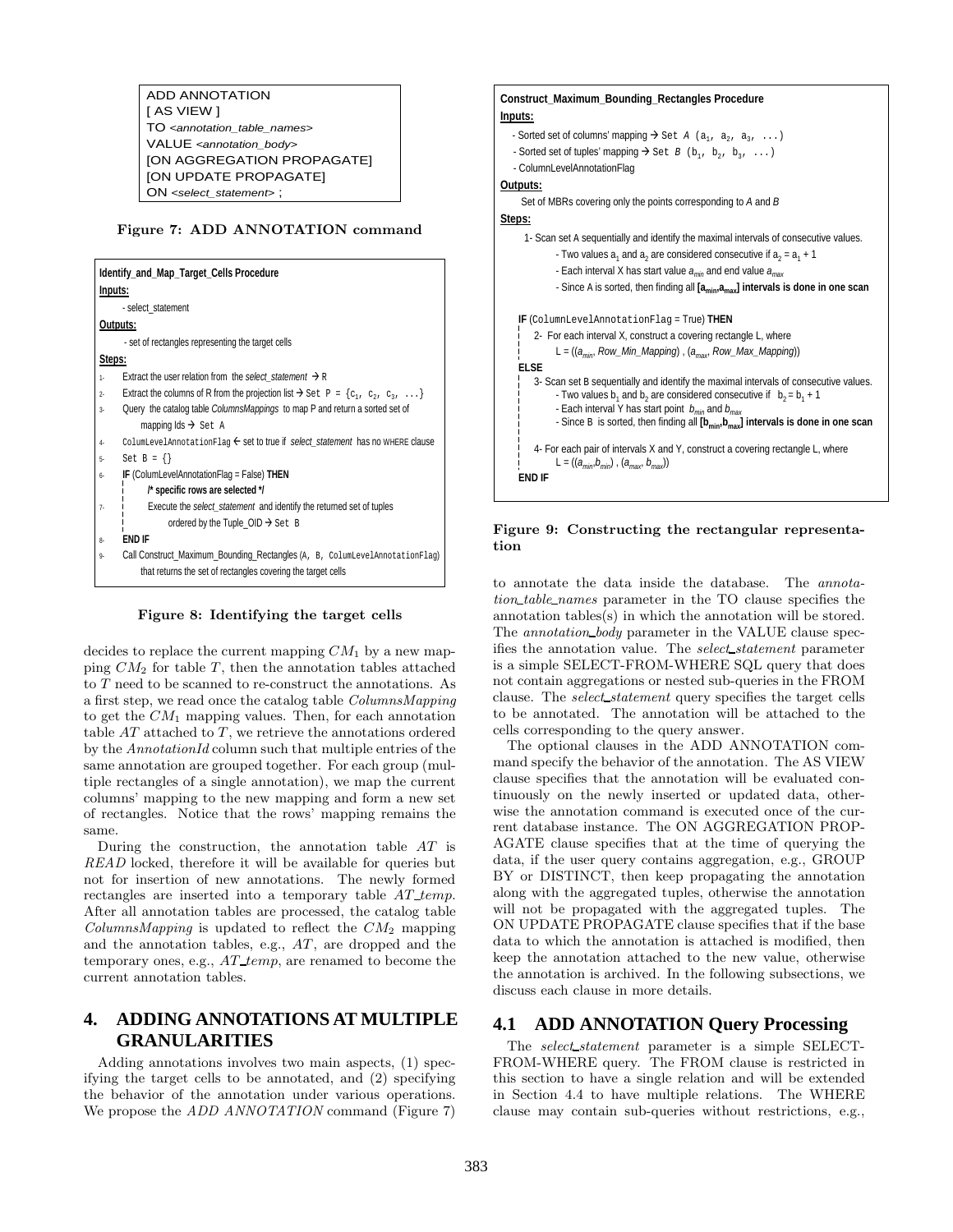contain joins and/or aggregations. The projection list in select\_statement is limited only to column names, i.e., no functions are allowed in the projection list. The annotation tables in the annotation table names parameter are checked against the catalog table to make sure they correspond to the user relation(s) in the FROM clause of select statement.

The select statement is a powerful declarative mechanism that enables users to specify the target cells to be annotated at various granularities. The following ADD ANNOTA-TION commands illustrate how to add the annotations presented in Figure 1, where A1 is a tuple-level annotation, A2 is a cell-level annotation, and A4 is a column-level annotation.

```
ADD ANNOTATION TO gene.Gene lab VALUE A1
ON (Select * From gene Where id = 'JW0335');
```
ADD ANNOTATION TO gene.Gene lab VALUE A2 ON (Select id, name From gene Where id like 'JW4%');

ADD ANNOTATION TO gene.Gene lab VALUE A4 ON (Select left pos, right pos From gene);

It is important to point out that the annotation is always attached to the base data inside the tables and not to the temporary query answer. The query is only a mechanism to select which data to annotate.

The target cells to be annotated are mapped to points in the two-dimensional space using the procedure presented in Figure 8. In Lines 1-2, we parse the select statement parameter and extract the table name to which the annotation will be attached and the projection attributes. In Line 3, we query the catalog table *ColumnsMapping* to retrieve the mapping ids of the projected columns. If select statement does not contain a WHERE clause, then the annotation is column-level (Line 4). If the annotation is column-level, then the select statment will not be executed since all tuples will be annotated, otherwise Lines 6-8 are executed. In Line 7, we execute the select statement to identify which tuples satisfy the query predicates. The Tuple OIDs of those tuples are returned sorted in set B. The columns' mapping (list  $A$ ) and rows' mapping (list  $B$ ) provide the mapping from the target cells to the corresponding points in the two-dimensional space. The maximum bounding rectangles that will represent the annotation are constructed by calling the procedure presented in Figure 9. In the first step of the procedure we group the consecutive ids of the columns' mapping into intervals, each interval is defined by start and end points. For example, if the ids are  $\{1, 2, 3, 5, 7, 8, 9\}$ , then Step 1 will generate three intervals [1-3], [5-5], and [7-9]. If the annotation is column-level, then Step 2 will be executed, otherwise, Steps 3-4 will be executed. In Step 2, we cross product interval [Row\_Min\_Mapping, Row\_Max\_Mapping] that covers the entire space of the rows' mapping ids with the intervals generated from Step 1 to produce the output rectangles. If the annotation is not column-level, then in Step 3 we group the consecutive ids of the rows' mapping into intervals, each interval is defined by start and end points. These intervals are cross product with the intervals generated from Step 1 to produce the output rectangles which will be stored in the annotation tables (Step 4).

### **4.2 Snapshot versus View Annotations**

|                  |                               | AnnotationId | TableName                      |
|------------------|-------------------------------|--------------|--------------------------------|
| <b>TableName</b> | LastModificationTimestamp     |              | Gene test                      |
| Gene             | 2008-02-10 02:05:20           |              | Gene Mutation                  |
| Gene test        | 2008-02-15 02:50:37           |              | ViewAnnotationsDependentTables |
| Gene Mutation    | 2008-03-10 03:20:20           | AnnotationId | AnnotationTable                |
|                  | <b>TablesLastModification</b> |              | Gene lab                       |
|                  |                               |              | <b>ViewAnnotationsTables</b>   |

| AnnotationId | AnnotationCommand                                                                                                                                                                         | TableName | LastExecution<br>Timestamp |
|--------------|-------------------------------------------------------------------------------------------------------------------------------------------------------------------------------------------|-----------|----------------------------|
|              | ADD ANNOTATION TO gene.Gene lab<br>VALUE A3<br>ON (Select name, seq, left pos<br>From gene Where id IN<br>(Select gene_id from Gene_Test,<br>Gene Mutation Where test id = mutation id)); | Gene      | 2008-03-15<br>07:15:10     |
| .            |                                                                                                                                                                                           |           |                            |

**ViewAnnotations**

#### Figure 10: Annotations catalog tables

View annotations are defined by adding the AS VIEW optional clause to the ADD ANNOTATION command, otherwise the annotations are defined as snapshot annotations. For snapshot annotations, the ADD ANNOTATION command is executed once where the target cells are identified and annotated, and then the command is discarded. In this case, the annotation rectangles inserted into the annotation tables are marked with ViewAnnotationFlag set to False (Refer to Figure 4). In contrast, for view annotations, the ADD ANNOTATION command is executed and annotation rectangles are marked with ViewAnnotationFlag set to True. Moreover, we store the ADD ANNOTATION command inside the database to be continuously applied over newly inserted or modified tuples.

When view annotations are attached to a table T, and then T gets modified, e.g., a new tuple is inserted or an existing tuple is modified, then view annotations attached to T are incrementally re-evaluated on the new/modified tuple(s) (the new delta). Maintaining view annotations up-todate is similar to maintaining materialized views up-to-date. The two main approaches are eager and lazy approaches. In the eager approach, view annotations are applied over the newly inserted or modified tuple at the time of the insertion or modification, respectively. Whereas in the lazy approach, view annotations are applied over the newly inserted or modified tuple(s) at the time of querying the annotations. In our system we deploy the lazy approach for the following reasons, (1) Lazy approach accommodates for multiple insertions or modifications at once. (2) The cost of re-evaluating the view annotations becomes a part of querying the annotations rather than part of the insertion or update operations. (3) Lazy approach allows for optimization such as distributing the refreshing overhead over multiple queries as discussed in Section 6.1.

To support view annotations, we create the catalog tables presented in Figure 10. TablesLastModification stores the timestamp of the last modification (insert, update, delete) on each user table in the database. ViewAnnotations stores a unique identifier for each view annotation, the annotation command, the table name to which the annotation is attached, i.e., the table name in the FROM clause, and the timestamp of the last execution of this command. ViewAnnotationsDependentTables stores an annotation identifier that references a specific annotation in ViewAnnotations,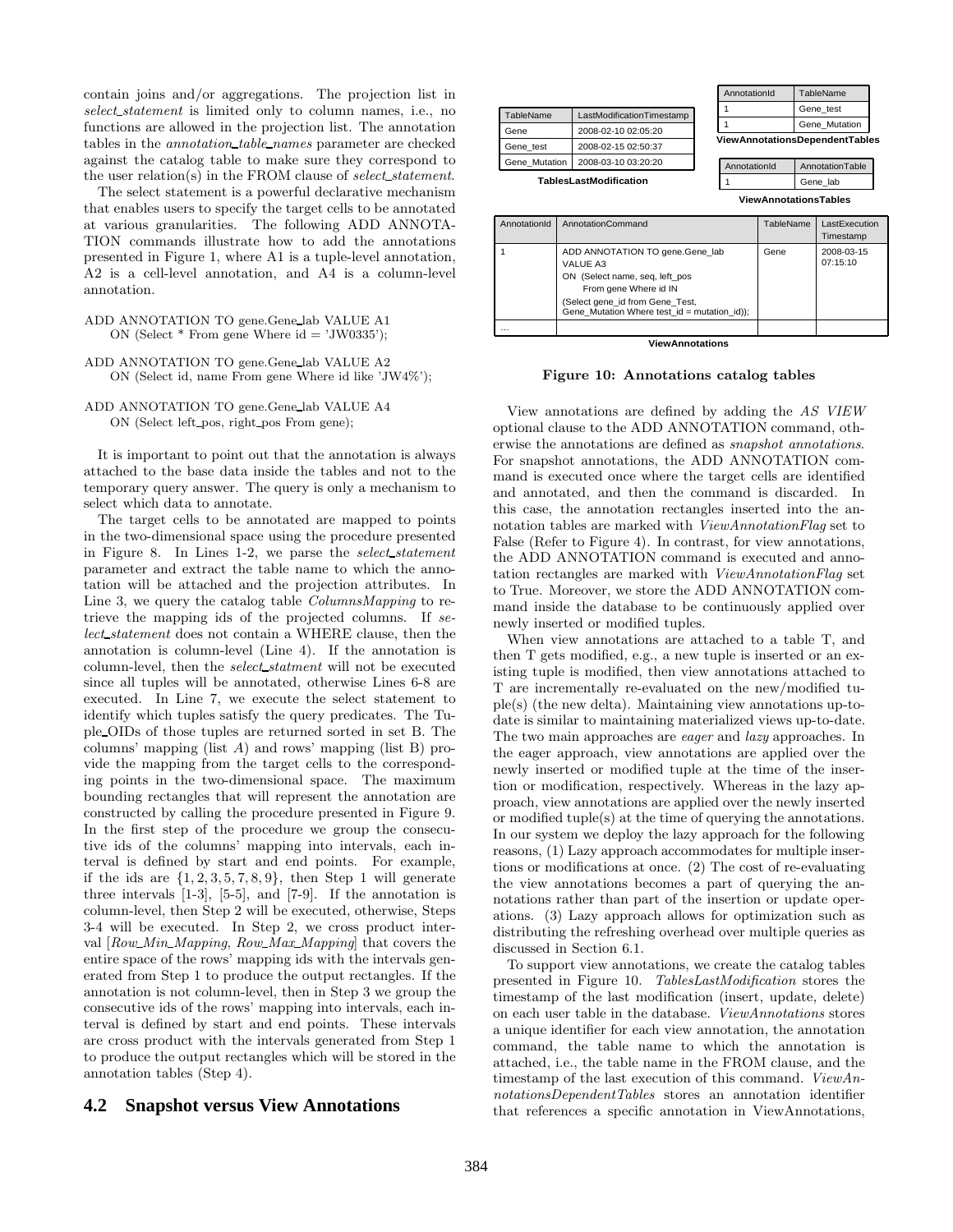and the table name(s) on which the annotation depends, i.e., table names in the WHERE clause sub-query (if any). Notice that an annotation is attached to one table but may depend on zero or more tables. ViewAnnotationsTable stores the names of the annotation tables related to each view annotation. For example, consider the following view annotation command:

ADD ANNOTATION AS VIEW TO gene.Gene lab VALUE A3

ON (Select name, seq, left pos From gene Where id In (Select gene\_id from Gene\_Test, Gene\_Mutation Where test\_id  $=$ mutation id));

After executing the command, the records presented in Figure 10 will be inserted into the catalog tables. Notice that the stored command does not contain the AS VIEW clause, and hence when it is re-executed it will not be inserted into the catalog table again.

If the table to which the annotation is attached or the table(s) on which the annotation depends get modified, then the view annotation needs to be refreshed. The refreshing event takes place when the annotations are queried. In Section 6, we present mechanisms for refreshing view annotations as part of the annotation propagation and querying.

## **4.3 ADD ANNOTATION Update Behavior**

When users' data get modified, what will happen to the annotations attached to the modified data? The system provides two options, either archive the annotations or keep the annotations attached to the data. The default behavior is to archive the annotations when the base data is modified. In this case when the annotation is inserted into the annotation tables, it will have the flag  $OnUpdatePropagateFlag$  set to False (Refer Figure 4). If the user wants to keep the annotation attached to the base data even if the data is modified, then the ON UPDATE PROPAGATE clause is included in the ADD command. In this case the flag  $OnUpdatePropa$ gateFlag is set to True.

The ON UPDATE PROPAGATE clause is allowed only with snapshot annotations, that is, ON UPDATE PROPA-GATE clause cannot be used in conjunction with AS VIEW clause. The reason is that view annotations already have a defined behavior under the update operations which is reexecuting the view annotation on the modified tuple to check whether or not it is still satisfying the annotation query.

The actions taken when a cell in Table T, specified by Column  $c$  and Row  $r$ , is modified, are: (1) Find the annotation tables attached to T. This is performed by querying the catalog table  $AnnotationTablesCatalog$  (Figure 2(b)), and (2) For each annotation table  $AT$ , archive the snapshot annotations attached to the modified cell by issuing the following ARCHIVE command (See Section 5):

ARCHIVE ANNOTATION FROM AT

WHERE ViewAnnotationFlag = false And OnUpdatePropa $gateFlag = false And ArchiveFlag = false$ ON (Select T.c From T Where T.Tuple OID = r.Tuple OID)

In some cases users may want to either archive or keep the annotations based on the new value of the updated cell. For instance, if the new value is greater than zero, then keep the annotation, otherwise archive the annotation. In such cases where the archiving decision is based on a condition, users can simply define the annotation to be propagated on ARCHIVE ANNOTATION FROM <annotation\_table\_names> [WHERE <annotation\_conditions>] ON <select\_statement> ;

### Figure 11: ARCHIVE ANNOTATION command

update, i.e., include the ON UPDATE PROPAGATE clause in the ADD command. Then, using database triggers, users can check if the desired condition is true, then an explicit ARCHIVE ANNOTATION command is issued to archive the annotation.

## **4.4 Annotations across Relations**

In the previous sections, we restricted the ADD ANNO-TATION command to annotate one relation at a time, i.e., only one relation is allowed in the FROM clause of the select statement. In this section, we extend our annotation mechanism to support annotations across relations, that is, annotations over joined tuples.

Annotations across relations (also referred to as *join anno*tations) are handled in a way different from handling annotations on single relations because they have different semantics, storage requirements, and propagation mechanism. We implemented a straightforward approach to support snapshot join annotations. Supporting view join annotations and optimizing the storage and query processing for join annotations in general are left for future work.

Semantics:

- A *Join annotation A* on relations  $T_1, T_2, ..., T_n$  means that A is attached to the joined tuples  $r_1, r_2, ..., r_n$ from those relations. Annotation A propagates along with the query answer only if  $T_1$ ,  $T_2$ , ...,  $T_n$  are included in the query and tuples  $r_1, r_2, ..., r_n$  are joined together.
- *Join annotations* are tuple-level annotations and hence they propagate with the joined tuples  $r_1, r_2, ..., r_n$ regardless of which attributes are selected in the projection list.

Join Annotations are meant to be annotations that make sense only if several pieces of data came together from several tables. Therefore, they propagate only if these pieces of data appear in the query answer.

#### Storage:

Join annotations need to be attached to the Tuple OIDs of the joined tuples. Given an ADD ANNOTATION command with relations  $T_1$ ,  $T_2$ , ...,  $T_n$  in the FROM clause, we assign a unique id to the annotation and insert it into a table named JoinAnnotations along with the curator name, timestamp, and the flags that specify the annotation behavior under the update and aggregation operations. Then, the ADD procedure executes the select statement to identify the Tuple OIDs of the joined tuples. The annotation id and the resulted Tuple OIDs are inserted into a table named JoinAnnotationsTuples which has one column for each table in the database. For a given annotation, we fill the Tuple OIDs only in the columns corresponding to the annotated tables.

Join annotations over certain tables, e.g.,  $T$  and  $R$ , can be expressed as selecting the tuples from JoinAnnotationsTuples where the columns corresponding to T and R are not null and their remaining columns are nulls.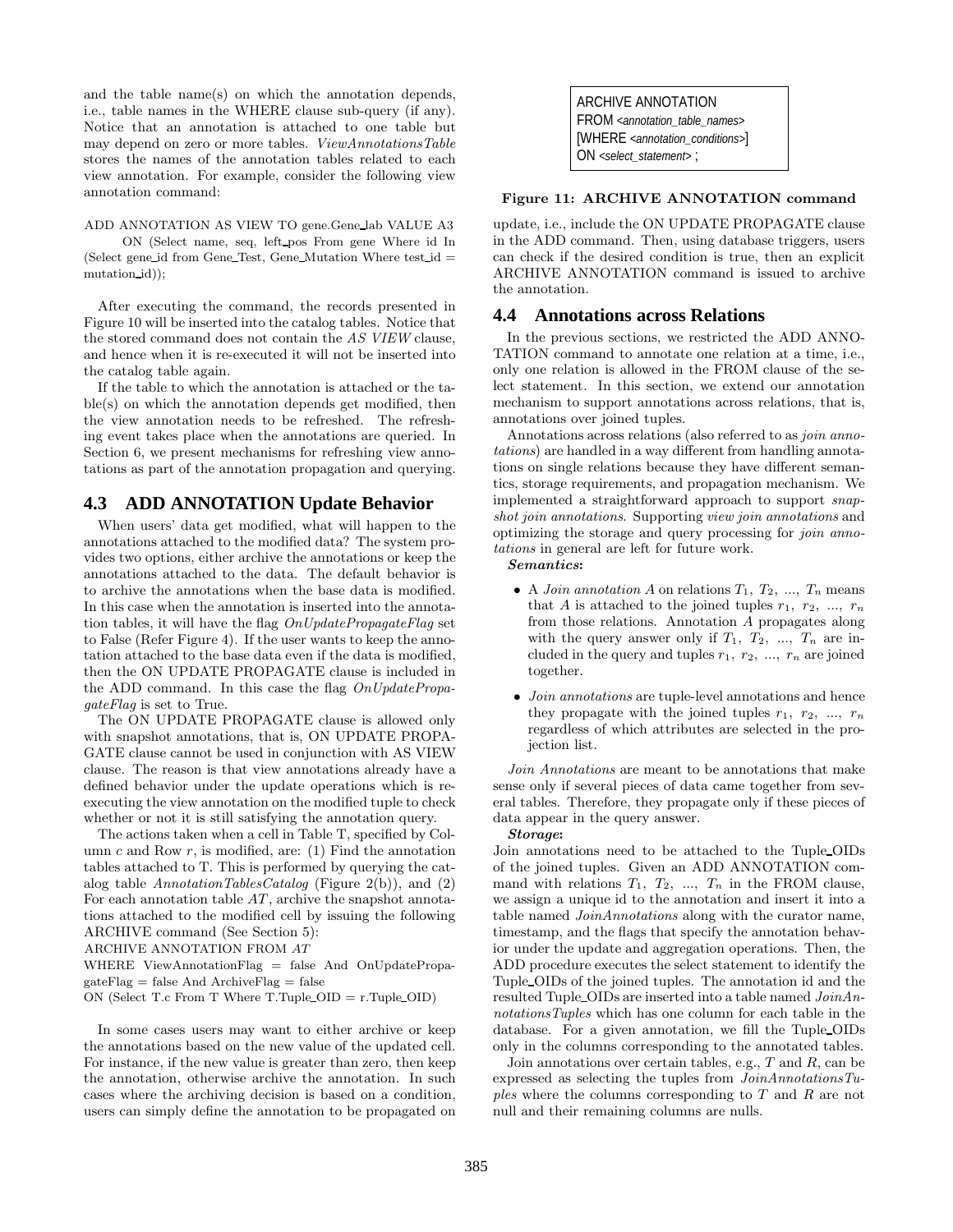

Figure 12: Re-constructing rectangles of archived annotations

## **5. ARCHIVING ANNOTATIONS**

The archival mechanism is used to isolate outdated, invalid, or worthless annotations from recent and valuable ones. When annotations are first added to the database, the flag ArchivedFlag is set to False (Refer to Figure 4). When an annotation is archived, the flag ArchivedFlag is set to True. Archived annotations will not propagate to users along with query results.

The ARCHIVE ANNOTATION command presented in Figure 11 is used to archive annotations. The *annota*tion\_table\_names parameter specifies the annotation tables from which annotations will be archived. The optional WHERE clause specifies conditions that archived annotations have to satisfy. These conditions reference the columns in annotation tables, e.g., AnnotationId, Curator, Timestamp, etc., (Refer to the structure of annotation tables in Figure 4). The cells over which annotations will be archived are specified using the select statement parameter.

The first step in executing the ARCHIVE ANNOTATION command is to identify the target cells on which annotations will be archived. This is done by passing the select statement to the Identify and Map Target Cells() procedure (Figure 8). The procedure returns a set of rectangles, referred to as query rectangles, representing the target cells. Then, for each annotation table  $AT$  in annotation table names, we update AT and set AT.ArchivedFlag to True where AT.AnnotationCeoveredCells overlaps with any of the query rectangles and the conditions in annotation conditions are satisfied.

The archival procedure becomes a bit more complex when an annotation is partially archived, i.e., an annotation rectangle overlaps but not contained in a query rectangle. In this case the annotation needs to be broken down into multiple pieces. For example, consider annotation  $A_2$  that is represented by one tuple in the Gene public annotation table in Figure 4. If the *select\_statement* selects a subset of the cells to which  $A_2$  is attached, e.g., the cell corresponding to JW4778, then, in addition to archiving the record corresponding to  $A_2$  in Gene public, we need to construct two new rectangles for  $A_2$  to cover the cells on which  $A_2$ is not archived and insert them into Gene public. For instance, create two new records with rectangles  $((1,3),(2,4))$ and  $((2,2),(2,2))$  and insert them into Gene public.

Different objective functions may lead to different construction approaches of the new rectangles. Due to space limitation, we highlight that issue through an example without going into the details. Consider the example in Figure 12, the annotation rectangle is denoted by A and the query rectangles resulted from the ARCHIVE command are denoted by  $Q$ . A is initially covering tuples  $t_1$  through  $t_4$ 



#### Figure 13: The Extended SELECT

and columns  $c_1$  through  $c_5$ . Since A is not contained in  $Q$ , then A will be broken down into multiple maximum bounding rectangles. If the objective function is to minimize the storage overhead, then the division in Figure 12(b) is preferred because it generates less number of rectangles. In contrast, If the objective function is to minimize the query processing overhead, then the division in Figure 12(a) is preferred because each tuple will require less number of joins to propagate annotation A. For instance, tuples  $t_1$  and  $t_3$  will each require only one join with rectangles labeled 1 and 4, respectively, to propagate A with the tuples. Whereas, the division in Figure 12(b) will require three joins with each tuple to propagate A. In our system, we studied two objective functions, (1) minimizing the total storage overhead, and (2) minimizing the query processing overhead. The former objective function minimizes the total number of generated maximum bounding rectangles, while the latter one minimizes the average number of generated rectangles per tuple. The experimental analysis shows that the difference in the storage overhead between the two objective functions is relatively small compared to the total size of the annotations, and hence, they have comparable effect on the queries performance.

## **6. ANNOTATION PROPAGATION AND QUERY-ING**

Annotation tables have pre-defined structure that enables compressed and compact representation of annotations. Because of that the join operation between a user table and an annotation table to propagate the annotations is not straightforward. in Table T are viewed as line segments in the form  $((T_{\cdot}Tuple\_OID, 0), (T_{\cdot}Tuple\_OID, MaxCol)),$  where  $MaxCol$  is the number of columns in T. Annotations over a given tuple are the rectangles that intersect the tuple's line segment.

To enable efficient propagation and querying of annotations along with query answers we introduce the extended SELECT statement presented in Figure 13. The semantics of the new qualifiers are as follows. ANNOTATION, which may follow a relation's name in the FROM clause, specifies which annotation table(s) to consider in the query. For example,  $R[ANNOTATION(A_1, A_2)]$  indicates propagating the annotations from annotation tables  $A_1$  and  $A_2$  that are attached to the user relation R. JoinANNOTATION, which may be added to the end of the FROM clause, specifies which *join annotations* to consider in the query. For example,  $JoinANNOTATION((R, S), (T, W, Z))$  indicates propagating annotations that are on joined tuples from  $R$  and  $S$ as well as annotations on joined tuples from the triplet  $T$ ,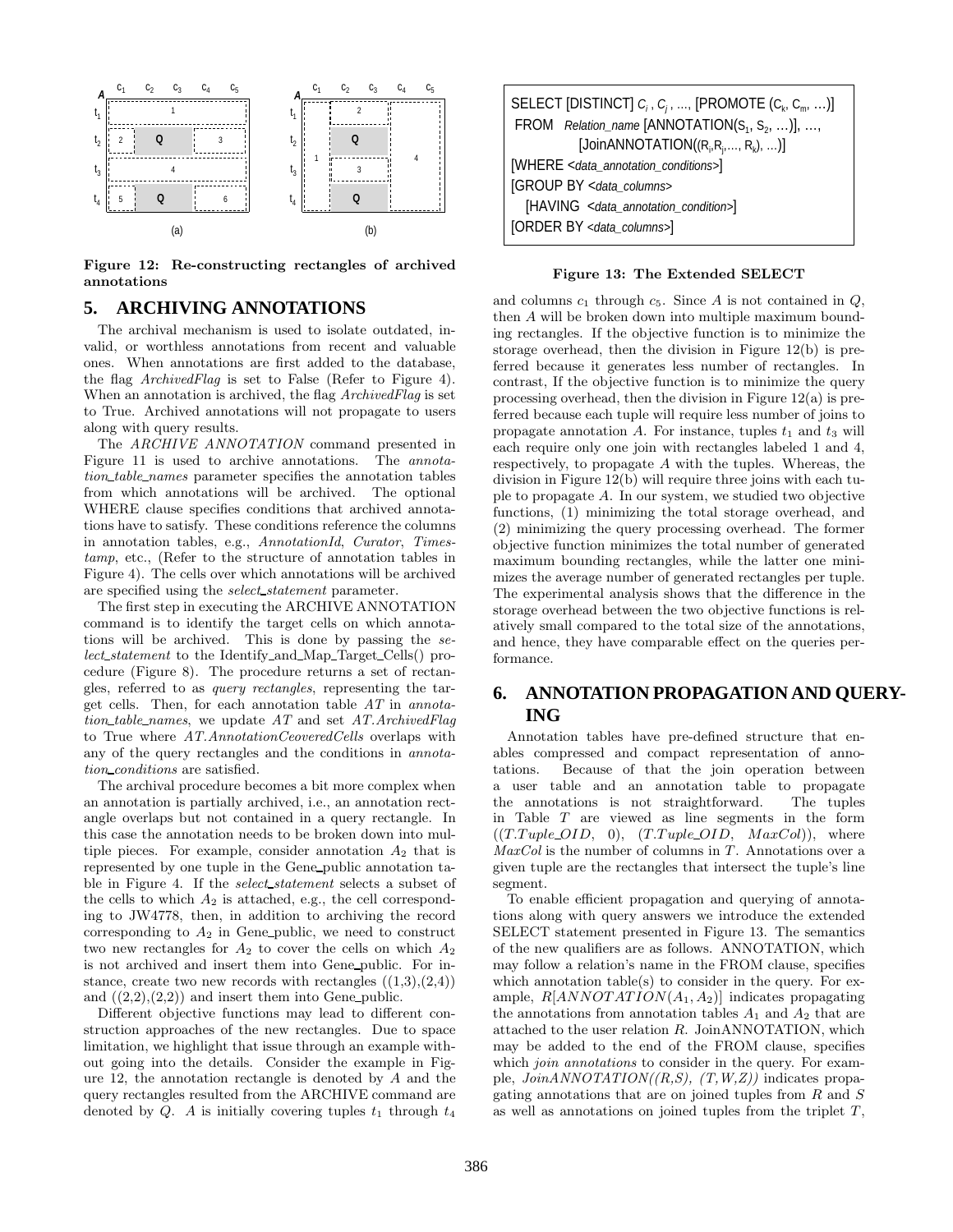| Actions_on_Table_Modification Procedure                                                            |
|----------------------------------------------------------------------------------------------------|
| Triggering Event: Modification in table T                                                          |
| Actions common to all operations (insert, update, delete):                                         |
| Update TablesLastModification set LastModificationTimestamp = now() Where TableName = 'T'<br>$1 -$ |
| Query table ViewAnnotationsDependentTables to get the set of annotation ids that<br>$2 -$          |
| depend on $T \rightarrow$ Set AnniDs                                                               |
| For each id in AnnIDs Loop<br>$3-$                                                                 |
| For each annotation table AT Loop<br>4-                                                            |
| Update AT set ArchivedFlag= True where AnnotationId = id<br>5-                                     |
| <b>End Loop</b><br>6-                                                                              |
| <b>End Loop</b><br>$7-$                                                                            |
|                                                                                                    |
| Actions on inserting new tuple t:                                                                  |
| t.CreationTimestamp = now()<br>8-                                                                  |
| t.LastModifiedTimestamp = now()<br>9-                                                              |
| Actions on updating existing tuple t:                                                              |
| t.LastModifiedTimestamp = now()<br>$10-$                                                           |
| For each annotation table AT on T Loop<br>$11 -$                                                   |
| Execute an Archive Annotation command to archive view annotations attached to t<br>$12 -$          |
| "Archive Annotation From AT Where ViewAnnotaionFlag = True                                         |
| ON ( Select * from T where Tuple_OID = t.Tuple_OID)"                                               |
| <b>End Loop</b><br>$13 -$                                                                          |
|                                                                                                    |
| Actions on deleting existing tuple t:                                                              |
| For each annotation table AT on T Loop<br>$14-$                                                    |
| Execute an Archive Annotation command to archive annotations attached to t<br>$15 -$               |
| "Archive Annotation From AT                                                                        |
| ON ( Select * from T where Tuple_OID = t.Tuple_OID)"                                               |
| <b>End Loop</b><br>$16 -$                                                                          |

### Figure 14: Tables modifications Procedure

W, and Z. Those relations has to appear in the FROM clause. PROMOTE, which may be added to the projection list, propagates annotations from columns that are not in the projection list. As a result, annotations over non-projected attributes can be kept and propagated in the query pipeline. The WHERE and HAVING clauses are also extended to allow for annotation predicates as well as data predicates. If the extended qualifiers are not added, then the statement is considered as a standard SELECT statement that returns the query's answer without annotations.

Before executing an extended SELECT statement, a procedure for refreshing view annotations is called to make sure view annotations are up-to-date (Section 6.1). The statement is then passed to a re-writing phase that translates the new qualifiers into standard SQL operations (Section 6.2).

## **6.1 Refreshing View Annotations**

View annotations will require refreshing or re-evaluation if any of the following two events occur. (1) The table to which the annotation is attached gets modified, or (2) The  $table(s)$  on which the annotation depends  $get(s)$  modified. In the former case view annotations will be evaluated incrementally, whereas in the latter case view annotations will be evaluated from scratch. For instance, referring to the view annotation example in Figure 10, if table Gene gets modified, then the view annotation can be re-evaluated only on the new or modified tuples. Whereas if tables Gene Test or Gene Mutation get modified, then the view annotation will

|                 | Triggering Event: Querying annotation table AT                                                                              |
|-----------------|-----------------------------------------------------------------------------------------------------------------------------|
| <b>Actions:</b> |                                                                                                                             |
| $1 -$           | Query table ViewAnnoationTables to get the set of view annotations on $AT \rightarrow Set VA$                               |
| $2 -$           | For each view annotation r in VA Loop                                                                                       |
| 3-              | Query table ViewAnnoationsDependentTables to get the set of tables on which r<br>depends $\rightarrow$ Set r depenet tables |
| $4-$            | Query table Tables Last Modifications to get the count of tables in r depenet tables                                        |
|                 | whose LastModification Timestamp > r.LastExecution Timestamp $\rightarrow$ depend count                                     |
| 5-              | IF (depend count = 0) THEN                                                                                                  |
|                 | /* r is re-evaluated incrementally */                                                                                       |
| 6-              | Query table TablesLastModifications to get the last modification time of T                                                  |
|                 | $\rightarrow$ Last Modification of T                                                                                        |
| $7-$            | <b>IF</b> (Last Modification of $T > r$ . Last Execution Timestamp) THEN                                                    |
| 8-              | Modify r.AnnotationCommand by adding condition:                                                                             |
|                 | (T.LastModificationTimestamp > r.LastExecutionTimestamp)                                                                    |
|                 | to the WHERE clause                                                                                                         |
| 9-              | Executed the modified command                                                                                               |
| $10 -$          | <b>END IF</b>                                                                                                               |
| $11 -$          | <b>ELSE</b>                                                                                                                 |
|                 | /* r has to be re-evaluated from scratch */                                                                                 |
| $12 -$          | Execute r.AnnotationCommand                                                                                                 |
| $13 -$          | <b>END IF</b>                                                                                                               |
| $14-$           | Update r.LastExecutionTimestamp = now()                                                                                     |

### Figure 15: Refreshing view annotations procedure

be re-evaluated on all tuples in the Gene table even if the Gene table itself is not modified.

In Figure 14, we present the actions performed when Table T gets modified. In Line 1, we update  $LastMod$ ificationTimestamp of T in the catalog table TablesLast-Modifications. In Line 2, we get the view annotations that depend on T. These annotations will be archived since they will be re-evaluated from scratch when later referenced in a query (Lines 3-7). If the modification is an insert of Tuple  $t$ , then  $t$ .  $Creatment$  imestamp and t.LastModifiedTimestamp are both set to the insertion timestamp (Lines 8-9). If the modification is an update of Tuple t, then  $t. LastModifiedTimestamp$  is set to the update timestamp (Line 10). We also archive any view annotation attached to  $t$  (Lines 11-13). Notice that in Lines 4-6 we directly modify the ArchivedFlag column, whereas in Lines 11-13 we use ARCHIVE command. The reason is that in the latter case we do not have the ids of the annotations to be archived, we only have the tuple  $t$ . Therefore, we use the ARCHIVE ANNOTATION command which takes care of finding the annotations attached to t and archive them. If the modification is a deletion of tuple  $t$ , then we archive both snapshot and views annotations on t.

When an annotation table  $AT$  is referenced in a query, we check whether or not the view annotations on AT need refreshing. The procedure for refreshing the view annotations on AT is presented in Figure 15. In Line 1, we get the view annotations attached to AT. For each view annotation r, we find the count of tables on which r depends and got modified after the r's last execution (Lines 3-4). If the count is zero, then we check whether or not r needs incremental evaluation (Lines 6-9). If the count is greater than zero, then r will be re-evaluated from scratch (Line 12). In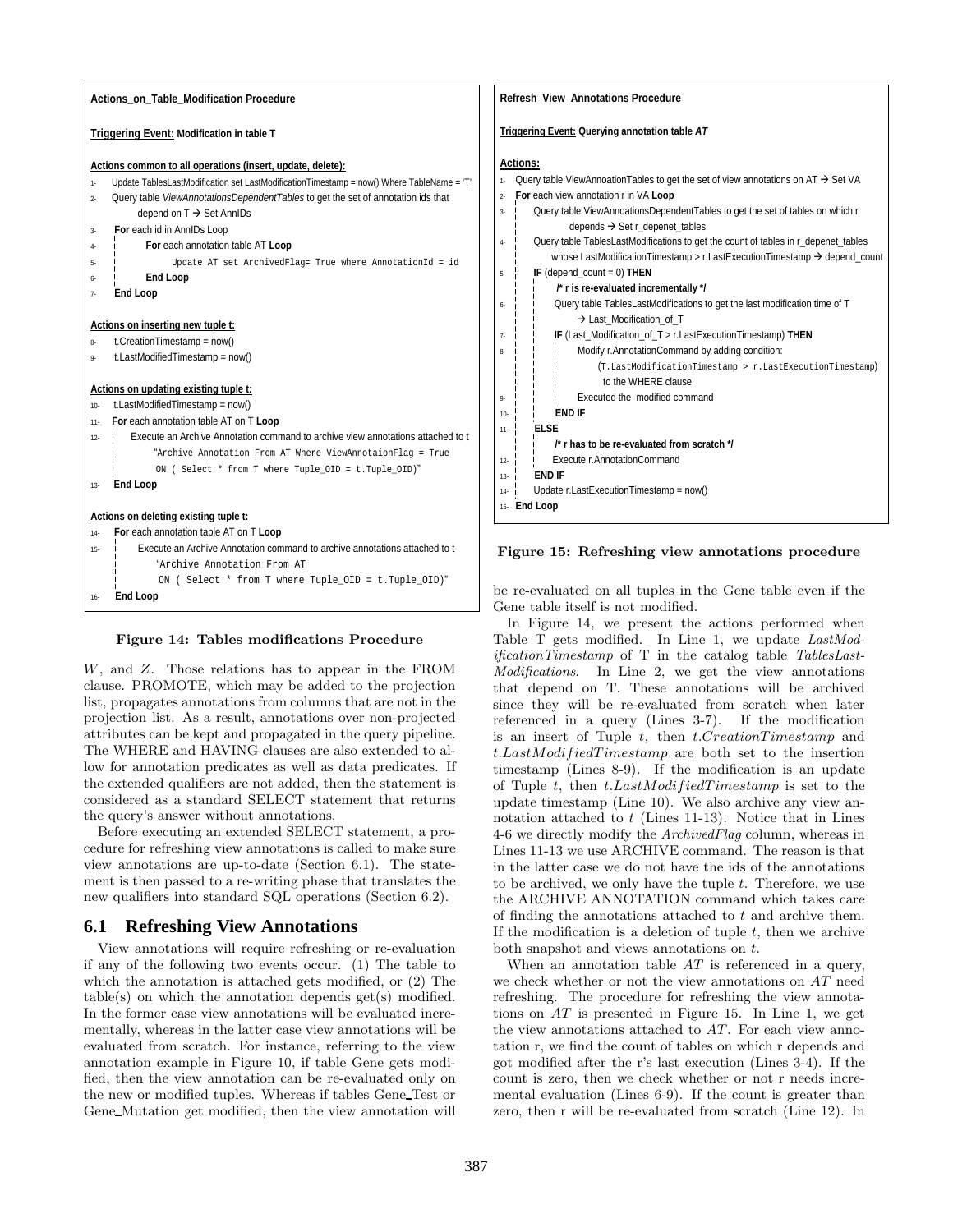the incremental evaluation, we retrieve the last modification timestamp of relation  $T$  to which the annotation is attached (Line 6). If this timestamp is more recent than r's last execution timestamp, then we execute r only on the newly inserted or updated tuples in T. This is performed by modifying the stored ADD ANNOTATION command on the fly and then executing the modified command (Lines 8-9). After refreshing the annotation, we update r's last execution timestamp (Line 14).

In the procedure above, we make sure that all view annotations on AT are up-to-date before executing the new query  $Q$ . In this case,  $Q$  pays the whole refreshing cost even if it will not touch any of the newly inserted or modified tuples. We propose the following optimization to distribute the refreshing cost over multiple queries whenever possible.

Distributing the Refreshing Overhead over Queries: The insight is that the number of delta tuples on which view annotations need to be refreshed can be large, and at the same time, the new query  $Q$  may touch few or even none of the delta tuples. Therefore, it is not fair that  $Q$  pays the whole refreshing cost. The idea is to estimate the most recently inserted or modified tuple that will be touched by Q and then refresh the view annotations up to this tuple only.

Assume that  $Q$  arrives at time  $t_Q$  and references user Table T and corresponding annotation tables  $AT_1$ ,  $AT_2$ , ...,  $AT_m$  that are attached to T. >From the catalog tables, we find the list  $V_1, V_2, \ldots, V_n$  of view annotations that need to be refreshed with last execution timestamps  $t_{v1}, t_{v2}, ..., t_{vn}$ , respectively, where  $t_{v1} < t_{v2} < ... < t_{vn} < t_Q$ . To estimate the most recently inserted or modified tuple in  $T$  that will be touched by  $\overline{Q}$  we apply query  $Q'$  on  $\overline{T}$  that contains all single predicates in  $Q$  over  $T$  and select the maximum Last- $ModifiedTime$  of the qualified tuples, say  $t_{touched}$ . Since  $Q'$ is intended to be a fast estimation, it will not contain any complex predicates such as joins, grouping, or ordering, and hence  $Q'$  results in a conservative estimation.

View annotations on  $T$  are then refreshed up to Timestamp  $t_{touched}$ . For example, if  $t_{touched} < t_{v1}$ , then none of the view annotations need to be refreshed although they are not up-to-date. Similarly, if  $t_{vk} < t_{touched} < t_{vk+1}$ , then only view annotations  $V_1$ ,  $V_2$ ,...,  $V_k$  need to be refreshed up to  $t_{touched}$ . After (*partially*) refreshing those annotations, we update their LastExecutionTimestamp to  $t_{touched}$ .

### **6.2 Query Re-writing and Translation**

An annotation qualifier  $T_1[ANNOTATION(A_1, A_2)]$  indicates propagating the annotations from annotation tables  $A_1$  and  $A_2$  along with  $T_1$ . The system first checks that the annotation tables  $A_1$  and  $A_2$  are previously defined on  $T_1$ . Then, the ANNOTATION qualifier is re-written as a left join operation between the user table and the annotation table(s). The join predicate has the form:

 $((T_1.Tuple\_OID, 0), (T_1.Tuple\_OID, MaxCol))$  ?#

 $A_1$ . Covered Cells, where ?# is the intersection operator between a line segment and a rectangle, and MaxCol is the number of columns in  $T_1$ . For each annotation table  $A_i$  in the FROM clause, a column with name  $A_i$  is automatically added to the projection list to hold the annotations from  $A_i$ .

A join annotation qualifier in the form  $JoinAnnotation[(R, S), (T, W, Z)]$  indicates propagating the join annotations over the specified groups. For each group, a select statement is formed that retrieves the join annotations on that group. The tables in the group are then left joined with the formed select statement based on the equalities of the *Tuple* OIDs. For each group, a column is added to the projection list to hold the join annotations on that group. For example, the qualifier above will add two columns  $R\_S\_Annotation$  and  $T\_W\_Z\_Annotation$  to the projection list.

Annotations are typically propagated only on the projected attributes as well as the attributes specified by PRO-MOTE. In order to filter out annotations on the other attributes as early as possible, we translate the attributes in the projection list and PROMOTE to conditions that are added to the WHERE clause. Recall that a column in a table maps to a vertical line segment in the two-dimensional space. Moreover, columns with adjacent mapping ids are grouped together to form rectangles instead of line segments.

In the case where the query contains aggregation or grouping, i.e., group by, distinct, or set operators, more conditions are automatically added to the WHERE clause that restrict the propagated annotations to the ones having the  $OnAg$ gregationPropagateFlag set to True. Users can also add conditions on the propagated annotations in the WHERE and HAVING clauses in the form  $A_i.attr_name$ , where  $A_i$  is the annotation table name and  $attr_name$  is an attribute in the annotation table, e.g., curator, timestamp, etc.

After the translation phase, the query becomes a standard SELECT query that is subject to the standard query optimization techniques such as pushing any annotation selection predicates to the annotation tables before joining them with the user tables.

## **7. EXPERIMENTS**

Implementation: The annotation management functionalities are implemented inside PostgreSQL version 8.3. We extended the parser of PostgreSQL to process and translate the proposed commands. We implemented a graphical interface on top of our system using Excel sheets to visualize the annotations and allow users to add and query the annotations through GUI [8].

**Datasets:** We used real biological datasets from SWIS-SPROT database.We used two tables, Gene and Protein. Each table consists of around 200,000 tuples and occupies around 500MB on disk. Table Gene has six attributes while table Protein has eight attributes.

Annotation Generation: We designed a module that annotates the Gene and Protein tables. The three main factors of this module are (1) the number of annotations to generate, (2) the granularity of each annotation, i.e., how many rows and columns the annotation is attached to, and (3) the correlation among the annotated columns, i.e., which columns get annotated together more frequently. We varied the number of generated annotations over the values  $2^{12}, 2^{13}, ..., 2^{18}$ . The annotations are distributed equally over the Gene and Protein tables. For each annotation, the number of annotated rows, called R-Values, varies over the values  $2^0, 2^2, 2^4, ..., 2^{12}$  and the number of annotated columns, called C-Values, varies from 1 to 6 in the case of table Gene and from 1 to 8 in the case of table Protein. The R-Values set is divided into two halves, the first half is called R-Values-Small and the second half is called R-Values-Large and the same is done for C-Values. These halves will be used to generate either fine-granular or coarse-granular annotations. The correlations among annotated columns are defined by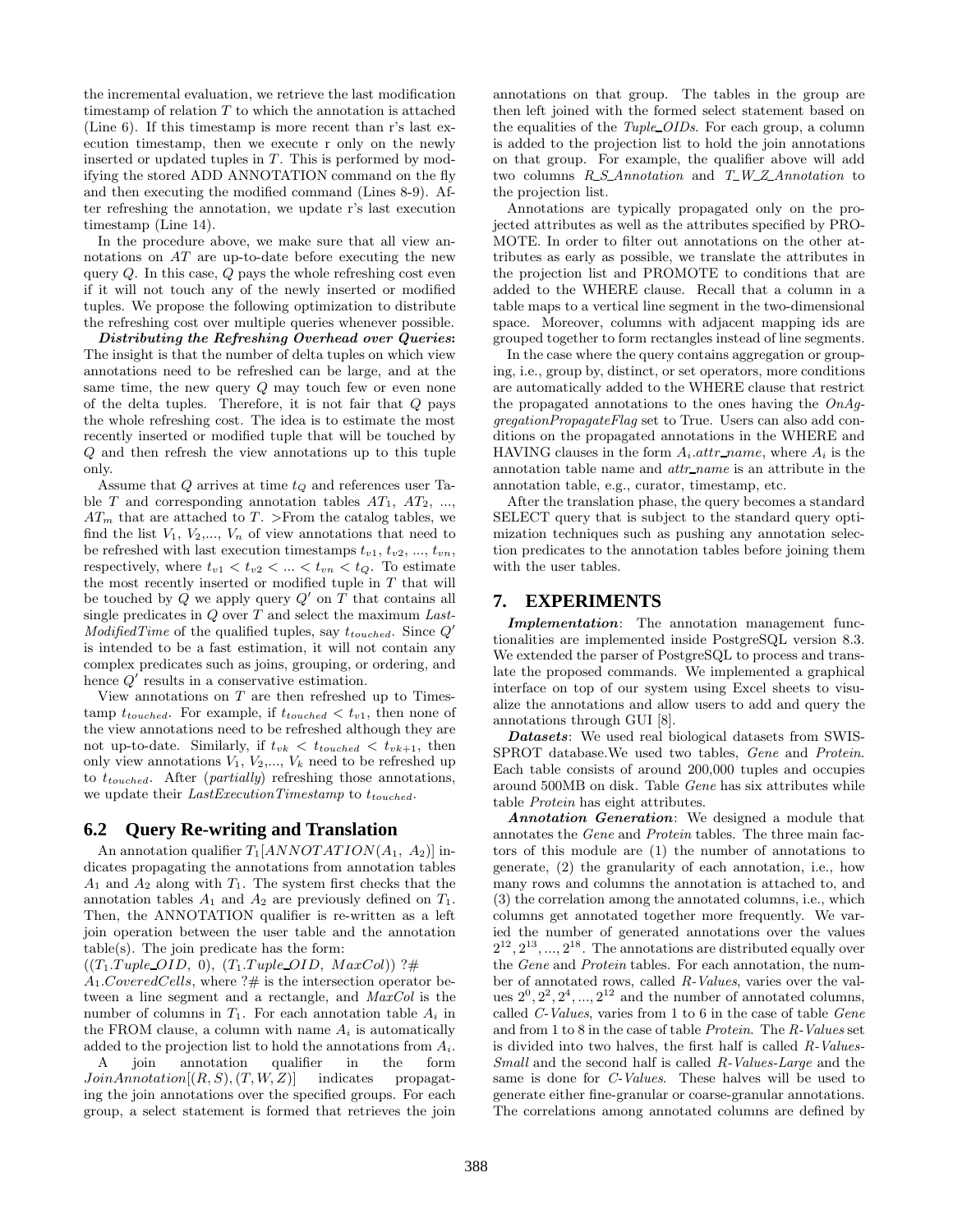

Figure 16: Storage overhead of the various storage schemes

a set of rules, called Correlated-Rules. The rules have the form: *If annotation X annotates column c<sub>1</sub>* Then X annotates column  $c_2$  with probability P and other columns with probability (1-P)].

Experimental Setup and Results: In the first set of experiments (Figure 16) we compare the storage overhead of three schemes (1) Straightforward scheme where annotations are stored on each cell independently (a cell is referenced by a Tuple OID and column name), (2) Storage-Order scheme where annotations are stored in the proposed annotation tables without applying the correlated-columns algorithm, and (3) Correlated-Columns scheme where annotations are stored in the proposed annotation tables when applying the correlated-columns algorithm. Each of the Gene and Protein tables has one annotation table attached to it, namely GeneAnnotation and ProteinAnnotation, respectively.

In Figure  $16(a)$ , the granularity of each annotation is uniformly distributed over  $R$ -Values and  $C$ -Values, that is, fineand coarse-granular annotations have the same probability. We consider the case where *Correlated-Rules* set is empty, i.e., annotations over columns are totally random, labeled with *(Random)*, and the case where there are correlation rules, labeled with (Dependency). The figure illustrates that the Storage-Order scheme achieves around 70% storage reduction compared to the Straightforward scheme because of the compact representation of the annotations. The figure shows that Correlated-Columns achieves more than an orderof-magnitude reduction in storage especially when there are correlations among the annotated columns.

In Figures  $16(b)$  and  $16(c)$ , we study the cases where most annotations are fine-granular and coarse-granular, respectively. The results in Figure 16(b) are obtained by having the granularity of 75% of the annotations uniformly distributed over R-Values-Small and C-Values-Small while the granularity of the remaining 25% is uniformly distributed over R-Values-Large and C-Values-Large. The results in Figure 16(c) are obtained by switching the 75 and 25 percentages. The figures illustrate that Correlated-Columns scheme performs the best in both cases. It achieves around 60% storage saving in the case of fine-granular annotations and more than an order-of-magnitude storage saving in the case of coarse-granular annotations. The reason is that Correlated-Columns can reduce the storage even if annotations are attached to single tuples.

In the next set of experiments (Figures 17 and 18 ), we compare the I/O performance of the three schemes. The number of annotations is set to  $2^{18}$  with a uniform distribu-



Figure 17: Execution time: Querying data and propagating annotations

tion over R-Values and C-Values. In Figures 17, we query the data and propagate the annotations while in Figure 18, we query the data based on the annotation values. In Figure  $17(a)$ , we executed a set queries over the *Gene* table where the percentage of the returned tuples to the total tuples varies over 0.01%, 0.05%, 0.1%, 0.2%, and 1%. We run each query with varied number of projected attributes from 2 to 6. Our results show that the number of projected attributes does not have significant effect on the query performance, and hence we present the average execution time over the different sets of the projected attributes. The query plan involves a table scan on the Gene table followed by a left join with the GeneAnnotation table to annotate the returned tuples. The Straightforward scheme uses a B+-tree index on the Tuple OID column in the annotation tables while the Storage-Order and Correlated-Columns use an Rtree index on the AnnotationCoveredCells column in the annotation tables. The figure illustrates that the I/O saving of the Storage-Order and Correlated-Columns schemes is not directly proportional to the storage saving. The reason is that the index performance is relative to the LOG of the data size which reduces the gap between the three schemes. In spite of that, the Correlated-Columns scheme achieves around 20% to 25% saving in the execution time compared